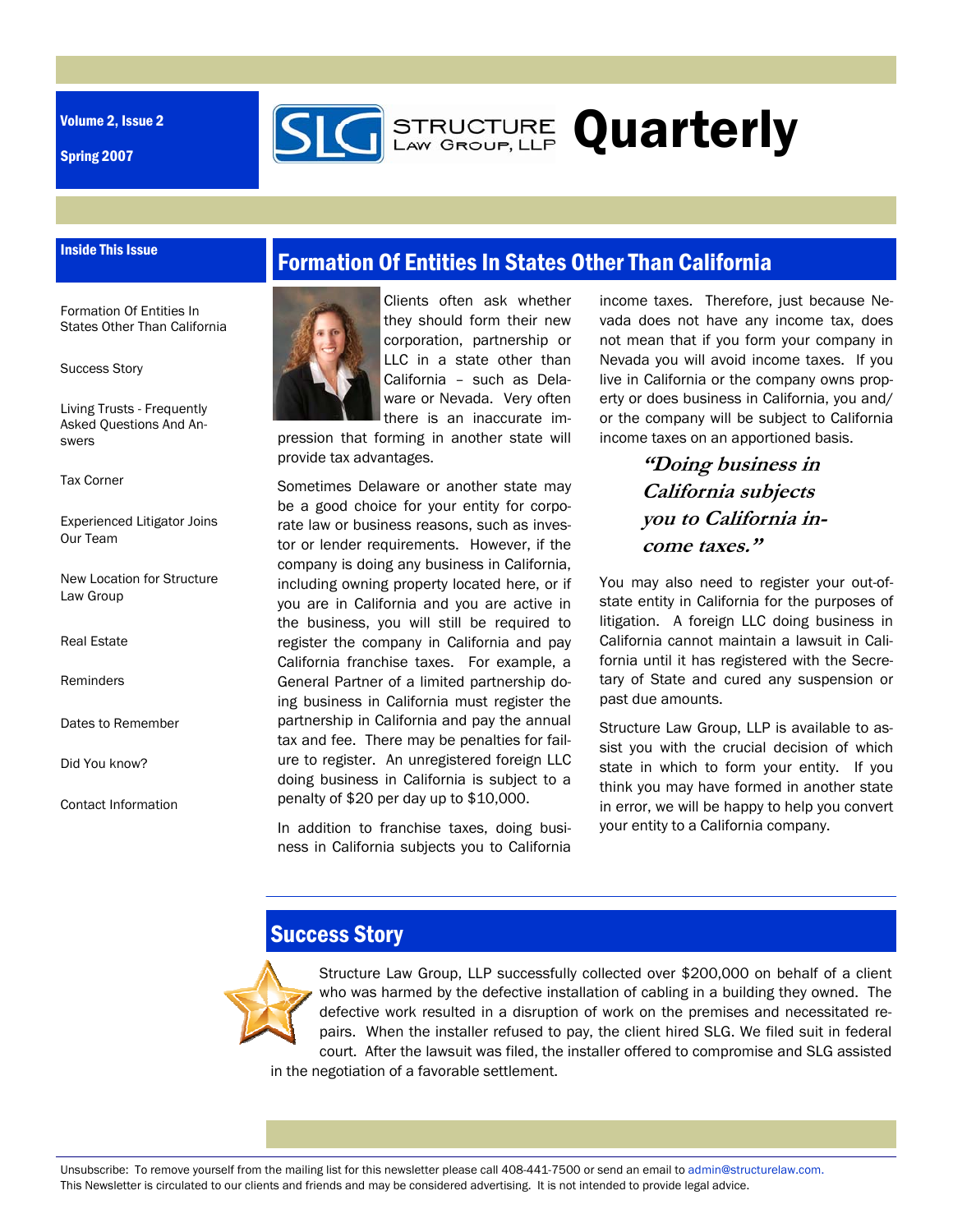## Living Trusts - Frequently Asked Questions And Answers

### • What is a living trust?

A living trust is an arrangement you create during your lifetime to provide for yourself and your family both before and after your death. It has built-in flexibility that can work very well with your overall plans for your estate. Other terms commonly used for this arrangement include intervivos trust and revocable trust.

### • What are the advantages of a living trust?

A living trust can reduce probate costs, speed the distribution of trust assets, maintain your privacy, and ease your giving to charity.

#### • Why should I have a will if I have a living trust?

Though there are many advantages to using a living trust, it is not a substitute for a will. A pourover will provides the important functions of bequeathing specific gifts to heirs (i.e., daughter gets the china cabinet, etc.), appointing guardians for minor children, allotting your personal property, and "pouring over" any remaining estate property over to the trust. A pourover will is a simple document—most of the provisions found in a regular will are put into the trust document.

#### • What if I become incapacitated?

A pourover will and living trust are terrific tools for managing and distributing your estate, but they are not any help if you become incapacitated. A power of attorney for financial purposes and an advanced health care directive solve this problem. A power of attorney for financial purposes allows you to appoint an agent (usually your spouse) to make financial decisions for you while you are incapacitated, and an advanced health care directive allows you to name a health care proxy, and makes your wishes known with regard to end-of-life medical care.

### • What is the next step?

Please contact us and we will send you a one page questionnaire to complete, and introduce you to an estate planning attorney who can take care of all of these items for you.



### Tax Corner

### Taxpayers Have Until April 17 to File and Pay

Taxpayers will have until Tuesday, April 17, 2007 to file their 2006 tax returns and pay any taxes due. Taxpayers will have extra time to file and pay because April 15 falls on a Sunday and the following day, Monday, April 16, is Emancipation Day, a legal holiday in the District of Columbia. The entire country has a deadline of April 17 instead of just individuals in the District of Columbia. Tax-filing and payment requirements affected by this change are described in IRS Publication 509 and Tax Calendars for 2007. [Source: IR-2007-15, January 24, 2007]



#### IRS Examining 2005 Payroll Tax Returns

 The IRS is examining 2005 payroll tax returns, with a special focus on:

- Self employed persons who deduct wages but do not file Form 941
- S-corporation owners who take profits through dividends instead of a reasonable salary
- Companies shifting employees to shell subsidiaries to lower unemployment taxes
- Companies that pay workers in cash

All 50 states have agreed to show the IRS the results of their employment tax audits. [Source: Kiplinger Tax Letter, Vol. 82, No. 3, February 9, 2007]

If you have any questions regarding the above changes, please contact Tamara Pow at (408) 441-7500.

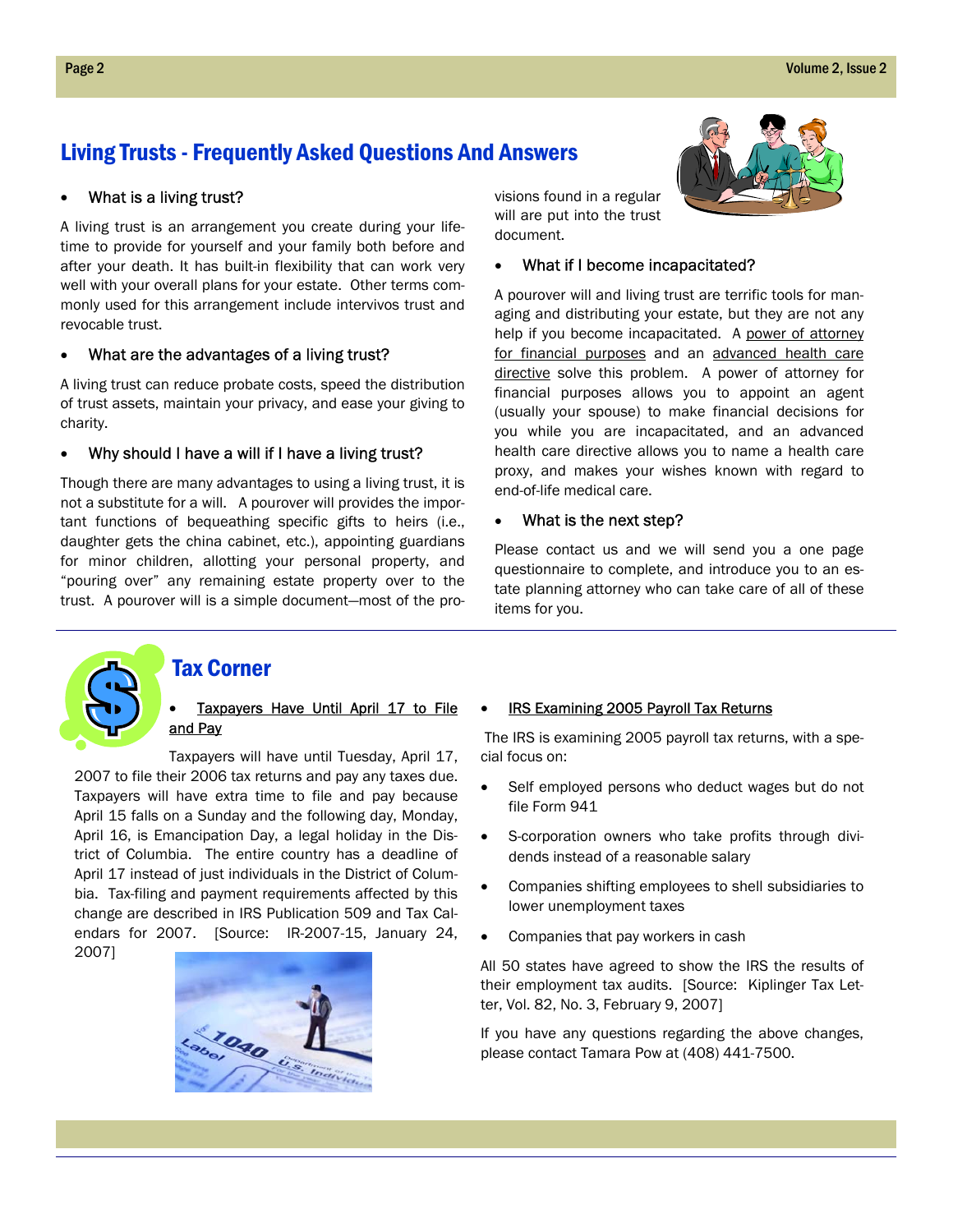

### Experienced Litigator Joins Our Team



Jonathan Van Ee recently joined Structure Law Group, LLP to work primarily on complex business cases. Prior to joining our firm, Mr. Van Ee worked extensively on disputes at the pre-litigation, pleading, discovery, mediation, trial, and judgment enforcement phases in law firms and in solo practice in the Bay Area. In 1999, Mr. Van Ee was one of three law

school graduates from the United States to obtain a clerkship at the Court of Arbitration of the International Chamber of Commerce in Paris. He has also written a number of articles on litigation and arbitration.

Mr. Van Ee has also worked on financings of high tech startups at Wilson, Sonsini, Goodrich & Rosati. He speaks Spanish fluently, having grown up in Merida, Mexico. You can find out more about Mr. Van Ee by visiting his professional biography at www.structurelaw.com He can be contacted at (408) 441- 7500 or at jve@structurelaw.com.

## New Location For Structure Law Group

Structure Law Group, LLP is expanding. In order to accommodate our increasing numbers, we will be moving to a larger office in our current building at the end of May. We are very excited about the upcoming move.

Please note our future address will be:

1754 Technology Drive, Suite 135 San Jose, 95110

All phone numbers, fax numbers and email addresses will remain the same. We will send out announcements when the new address is effective.





### Real Estate

### 1031 Exchange Involving Related Parties

The IRS recently held that a 1031 exchange between siblings, followed by sales

of properties involved in the swap within 2 years, qualified for tax deferral. Why? The exchange was done to keep family peace and not to avoid taxes. [Source: Kiplinger Tax Letter, Vol. 82, No. 4, February 23, 2007]

If you have questions about 1031 exchanges, contact Tamara Pow.

#### SLG Can Answer Your Real Estate Questions

Please contact us if you have real estate questions about:

- 1031 exchange planning
- Purchases/sales
- Leases
- **Financing**
- Liability Protection
- Potential Disputes
- **Litigation**



### Reminders And Other Items of Note

### California LLC Fee Update

Both the *Ventas* (in state) and the *Northwest* (out of state)

cases regarding the constitutionality of the California LLC fee are still pending before the Court of Appeal. Taxpayers must continue to file LLC returns and pay the LLC fee until a final decision is reached. Don't forget to file protective claims for refunds before the statute of limitations runs on any LLC tax return. For more information, see our Fall 2006 newsletter, or contact Tamara Pow.

### **Dissolutions: Avoid 2007 Franchise Taxes**

Thanks to some recent changes in the law, it is not to late to dissolve entities for 2006 and avoid California franchise taxes for 2007. Please let us know if you need any help dissolving an entity.